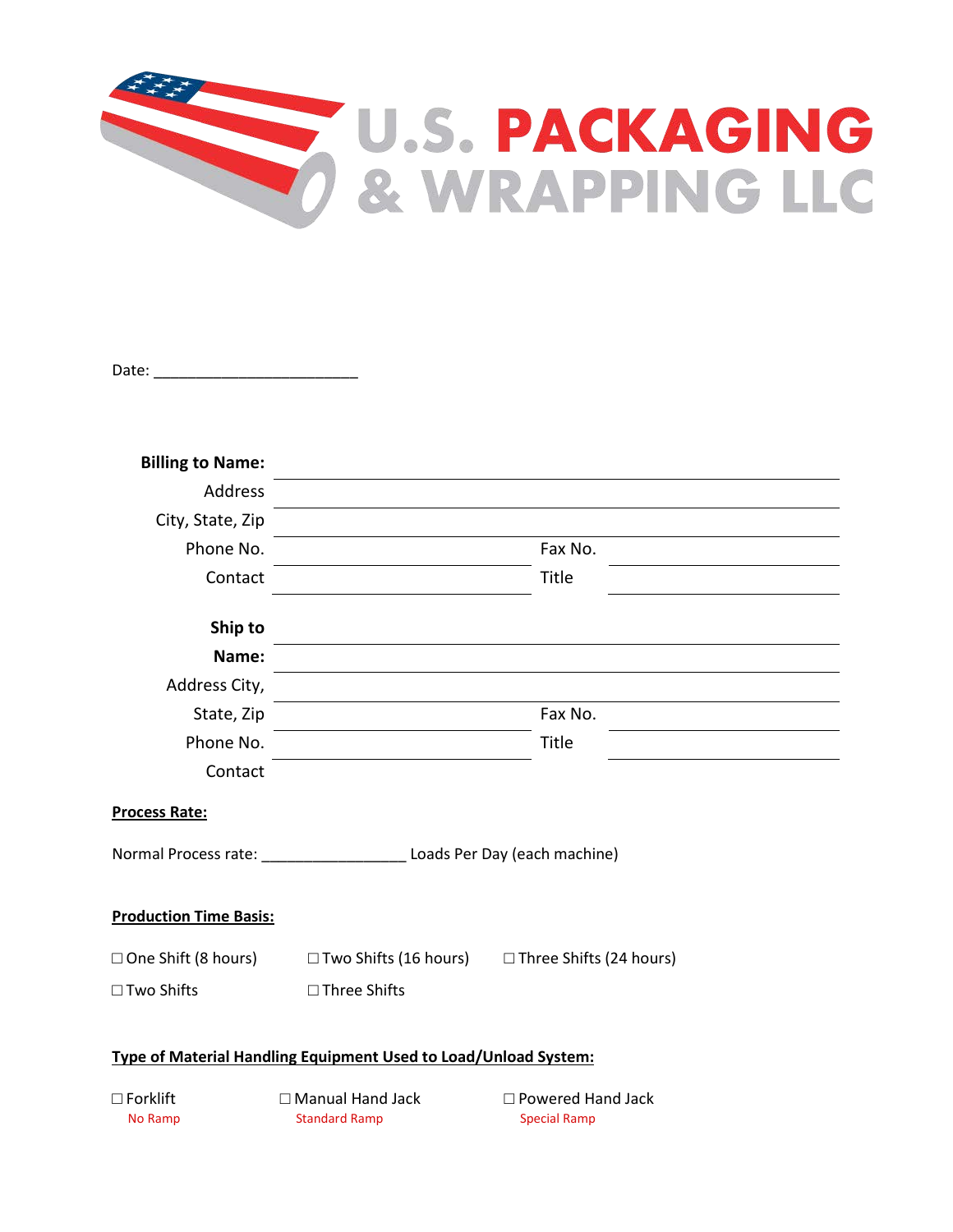## **Wrapping Requirements:**

*"perfect" cube on the pallet.*

|                       | <b>Weighing Pallets:</b>                                                                |  |                               |                                                                                                                |              |
|-----------------------|-----------------------------------------------------------------------------------------|--|-------------------------------|----------------------------------------------------------------------------------------------------------------|--------------|
|                       | Scale Option? □ Yes □ No                                                                |  |                               |                                                                                                                |              |
|                       | <b>Film Carriage Information:</b>                                                       |  |                               |                                                                                                                |              |
|                       | Film or Netting Carriage Height:                                                        |  | $\Box$ 20" $\Box$ 30"         |                                                                                                                |              |
|                       | Non-prestretch carriage required? □ Yes □ No                                            |  |                               |                                                                                                                |              |
|                       | Pre-stretch level required:                                                             |  |                               | $\square$ 250% (Standard) $\square$ Other __________%                                                          |              |
| <b>Indicate Film:</b> |                                                                                         |  |                               |                                                                                                                |              |
|                       | Brand ___________ Type ____________ Gauge ___________________Roll Diameter ____________ |  |                               |                                                                                                                |              |
|                       |                                                                                         |  |                               |                                                                                                                |              |
|                       | Check appropriate individual unit/container:                                            |  |                               |                                                                                                                |              |
|                       | □ Bag     □ Carton    □ Cans       □ Bottles (glass)   □ Bottles (plastic)  □ Tray      |  |                               |                                                                                                                |              |
| $\square$ Bundle      | □ Bale $□$ Cut Metal Pieces $□$ Cut Wood Pieces $□$ Pails/Buckets                       |  |                               |                                                                                                                | $\Box$ Other |
|                       | Dark-colored products may require use of a special photo-eye                            |  |                               |                                                                                                                |              |
|                       |                                                                                         |  |                               | Other: University of the Commission of the Commission of the Commission of the Commission of the Commission of |              |
|                       | Type of pallet load:                                                                    |  |                               |                                                                                                                |              |
|                       |                                                                                         |  |                               |                                                                                                                |              |
|                       | □ Type "A" Load                                                                         |  | □ Type "B" Load               | □ Type "C" Load                                                                                                |              |
|                       | Flat vertical faces forming a                                                           |  | Slight variations in size and | Pallet loaded with various                                                                                     |              |

*positioning of faces.*

*size/shape items and unevenly stacked.*